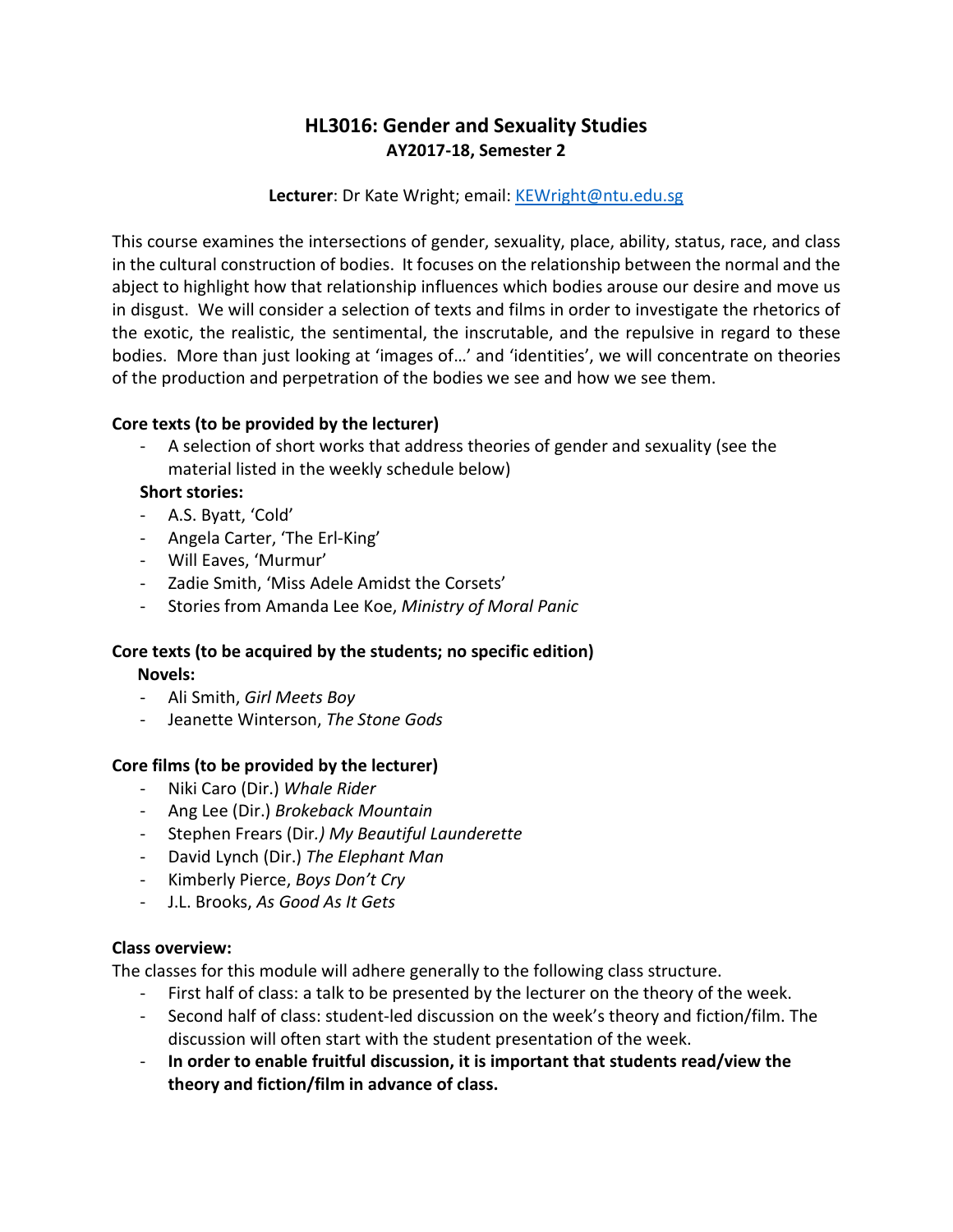#### **Assessment**

- 25% Coursework Essay 1: theory close reading (1,500 words)
- 25% Coursework Essay 2: theory and fiction/film (2,500 words)
- 25% Class Presentation
- 25% In-class test

| <b>Week</b> | <b>Topics</b>                                    | <b>Theory/Fiction/Films</b>                                                                                                                                                                                                                                                        |
|-------------|--------------------------------------------------|------------------------------------------------------------------------------------------------------------------------------------------------------------------------------------------------------------------------------------------------------------------------------------|
| 1.          | Module introduction                              |                                                                                                                                                                                                                                                                                    |
| 2.          | Historicising/Socialising the<br>Body            | Theory:<br>Michel Foucault, from The History of Sexuality<br>Judith Butler, 'Performative Acts and Gender<br>Constitution'<br>Fiction (short stories):                                                                                                                             |
|             |                                                  | Will Eaves, 'Murmur'                                                                                                                                                                                                                                                               |
|             |                                                  | Zadie Smith, 'Miss Adele Amidst the Corsets'                                                                                                                                                                                                                                       |
| 3.          | <b>Feminist Heroines:</b><br>Reforming Womanhood | Theory:<br>Judith Butler, from Antigone's Claim<br>Hélène Cixous, 'The Laugh of the Medusa'<br>Film:<br>Niki Caro (Dir.) Whale Rider<br>٠                                                                                                                                          |
| 4.          | Female/Feminine/Femininity                       | Theory:<br>Simone de Beauvoir, from The Second Sex<br>Luce Irigaray, 'Women on the Market' (from This<br>Sex)<br>Susan Bordo, from Unbearable Weight: Feminism,<br>Western Culture and the Body<br>Fiction (short stories):<br>A.S. Byatt, 'Cold'<br>Angela Carter, 'The Erl-King' |
| 5.          | Male/Masculine/Masculinities                     | Theory:<br>Anthony Easthope, from What a Man's Gotta Do:<br>٠<br>Masculine Myth in Popular Culture<br>Anne Fausto-Sterling, 'How to Build a Man'<br>٠<br>R.W. Connell, 'History of Masculinity', from<br><b>Masculinities</b><br>Film:<br>Ang Lee (Dir.) Brokeback Mountain        |
| 6.          | Heterosexuality/Homosexuality                    | Theory:<br>Judith Butler, 'Imitation and Gender<br>Insubordination'<br>Donald E. Hall, from Queer Theories<br>Fiction (novel):<br>Ali Smith, Girl Meets Boy                                                                                                                        |